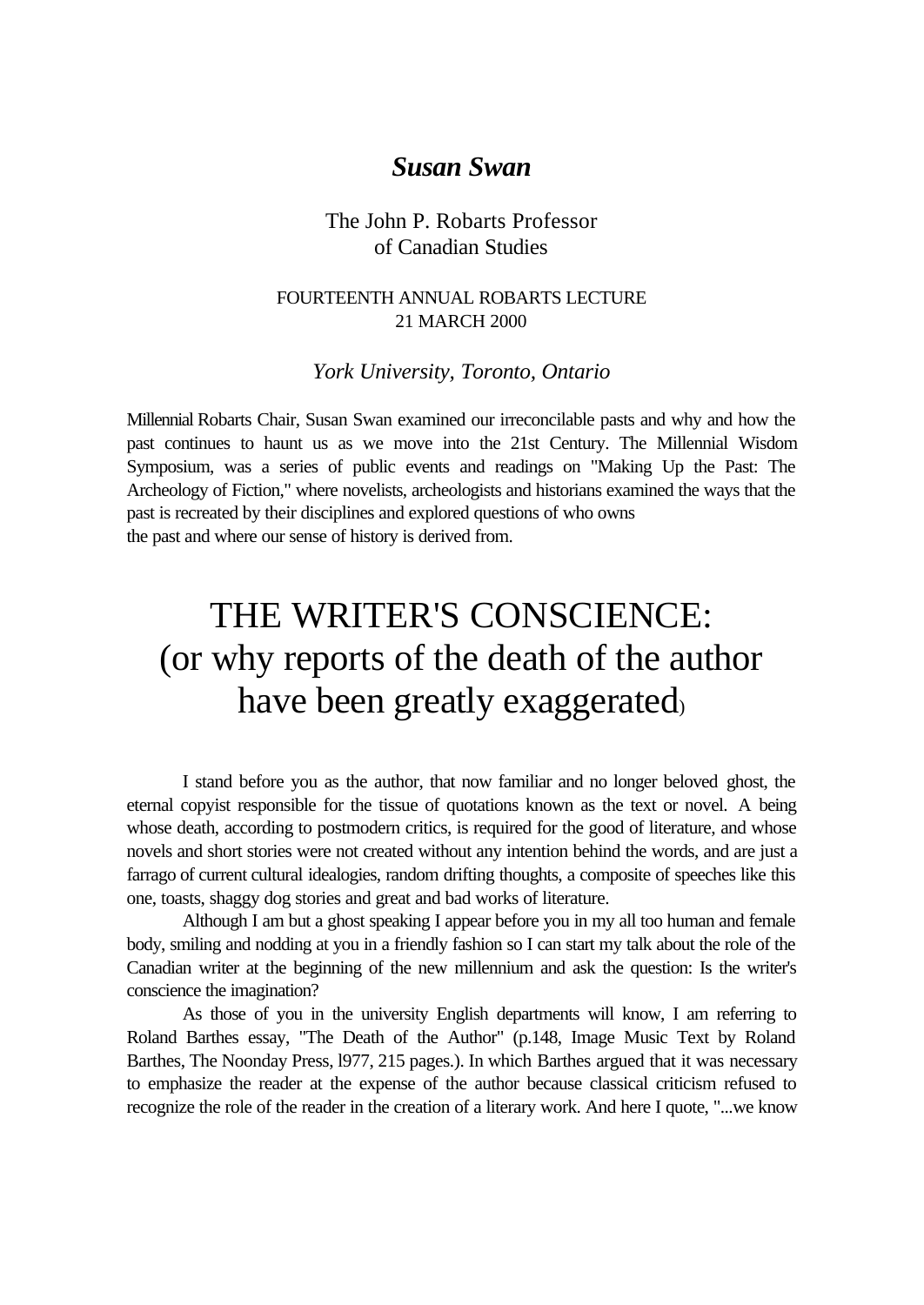that to give writing its future, it is necessary to overthrow the myth: the birth of the reader must be at the cost of the death of the author."

Although I am an author, it seems to me, as a reader and a woman, that Barthes' idea about killing the author to bring the reader into the world of literature is a little like throwing, not the baby, but the mother out with the bath water.

Although it's true the author's role shrinks to that of privileged reader once a book is done, every novel or text remains connected to the embarrassingly real human person who made the literary work in the first place. For the purpose of my talk today, I am calling that person the writer whose lively self will not stay politely buried for our critical or professional comfort. The author may be dead, but the writer lives. And not only does the writer live, the writer dies outside the time frame of any of the books she has written. And she possesses important human attributes that go hand in hand with the act of making literature, an imagination and a conscience which I am defining as an instinctive sense of right and wrong, and which is expressed in unique ways in literary work and public life.

This year, in event after event, writers at the Millennial Wisdom Symposium at York, talked about the way we recreate the past in contemporary culture. Critic and novelist Alberto Manguel said the past is our true homeland, and that we can choose our cultural ancestors the way the Roman writer Seneca recommended in his theory of Cosmopolitanism in the First Century A.D. We are not bound by time and place but can enter the universe through the world of literature. The playwright Tomson Highway criticized Western culture for leaving out the feminine presence in its concept of the divine in both religion and literature. Poet Karen Connelly said not only is it the writer's job to imagine the other, "it is our duty". Historian Rosalind Miles reminded the symposium that most of what we know about history was written from the male point of view. Thealogian Carol Christ spoke of nine touchstones for the new millennium, such as consider the impact of your action on seven generations. Novelist Anne Michaels spoke of learning to love one landscape as a way of learning to love all landscapes. Poet Dionne Brand said slaves under slavery were like travelers moving through history without their luggage. York archeologist Tim Kaiser warned that governments could use the past as an ideology to justify repression. And historian Marlene Shore predicted Canada, a nation founded on different versions of what it should be, will likely continue to be one long, on-going discussion about sharing power.

Nearly every one of these speakers is 'an author', but it was in their capacity as writers that they talked about the problems facing us in the twenty-first Century. In some ways, their role as public intellectuals at the symposium is a natural extension of everything I've learned about being a writer in Canada, where finding an audience to dialogue with has been a political act, but I'll get to that in a minute. I want to return to my point that writers, like most of us, possess an imagination and an instinctive sense of right and wrong, but the writer's conscience is the imagination.

What makes the writer different? Let's look first at the writer's conscience in her work. As Barthes and others have shown, the novel is a form of communication that belongs to cultural and cultural discourse. But that's not all a novel is. A novel is not just a dialogue, or a text handy for linguistic studies, nor a story or a best-selling page-turner but a visionary plunge into what can't be kept out of the mind. In other words, a novel is a vision of life which springs out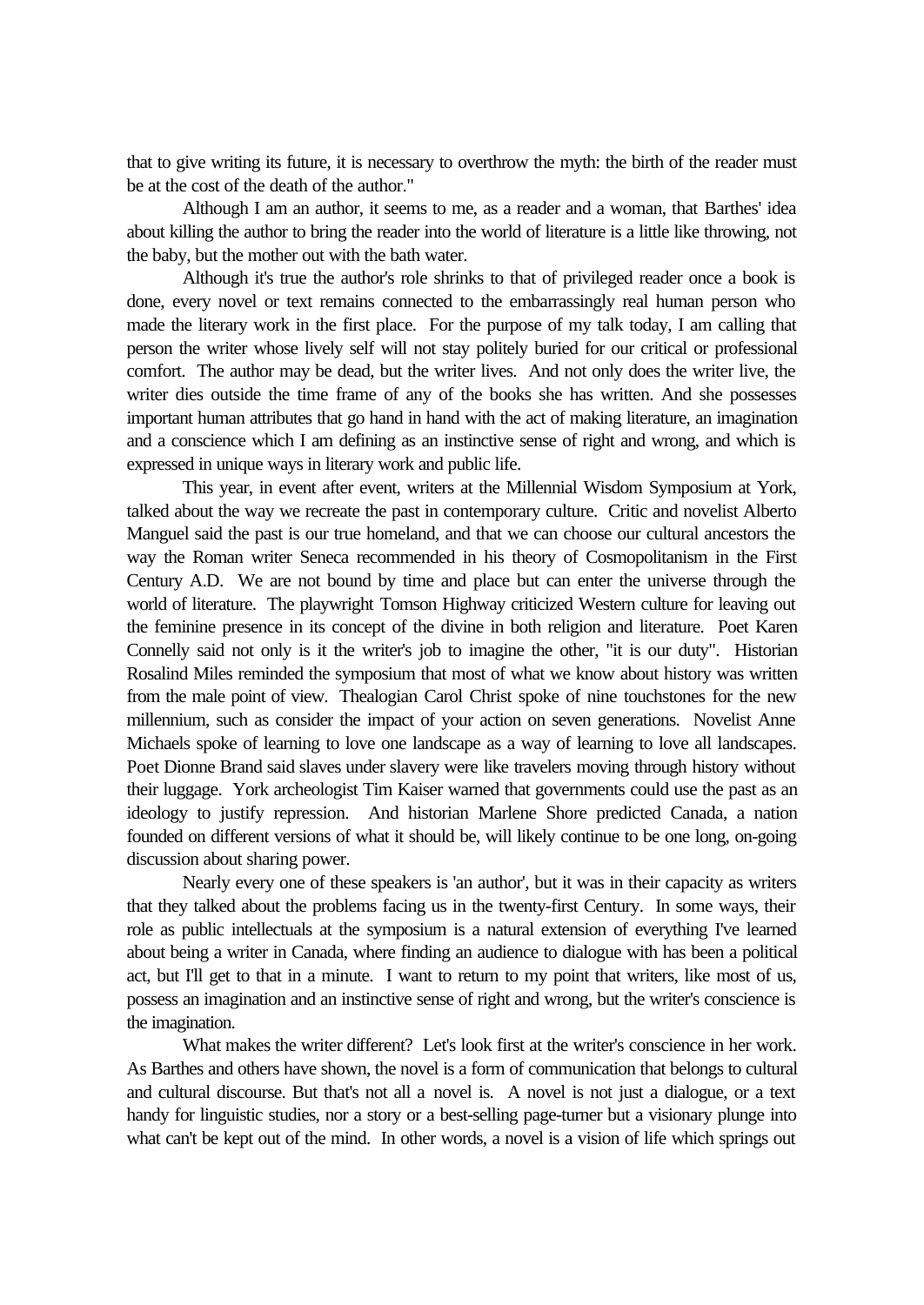of the writer's imagination which I believe is a mental tool so tightly linked to the novelist's conscience as to be almost inseparable. In short, the literary imagination is the writer's conscience in action. Orùto put it another way, the literary imagination is an expression of moral agency on the part of the writer.

A writer is a creator of visions, someone who sees or dreams up a representation of life, "a reproduction of a production', as French thinker Jean Paul Sartre put it. (*What is Literature:* Harvard University Press, l998: 34.) I'd add that a writer is also someone who makes it their business to keep in touch with the viewpoint of the inner self which stands in dramatic counterpoint to the universe of human experience, like a lady bug trapped in rush hour on the Gardner Expressway. The tiny I of individual consciousness experiences life as a messy traffic jam of human relationships conflicted with all types of affiliations that include family and friends as well as membership in class, and gender and race. The inner self makes its way as best it can through the labyrinth of human life, that is to say, boldy, proudly, furtively, slyly, tenderly, tentatively, craftily, sometimes cruelly, coldly, bravely, selfishly, lovingly, and selflessly, it will etch its path through time.

Unlike most of us who are too busy to chart this experience, a writer is that creature compelled to describe the panic which consciousness can bring, ushering in its awareness of oneself in relationship to others, an awareness that involves choices and quickly becomes tangled up with responsibilities and obligations. Whether it is in the pages of a novel or the scrolled texts on a computer screen, a writer is that person who records and sometimes transforms the filibrations of what it's like to be in a human or non-human consciousness, facing the vast confusion of what can feel like an unkind universe.

I would also argue that writers are people powerfully attracted to imperfection and human suffering. Their response is a vision of life shown through the vehicle of the story, that record of human complexity and imperfection usually involving ethical situations that distill and define human dilemmas. A writer may or may not be consciously ideological, but she will usually find herself attracted to imperfection, and this attraction leads, even in the murkiest cases, to a moral position of some kind.

The truth is all writers are moralists, even though their moral position may be hard for their own society to recognize because it is not tied to prevailing notions of church or state, or the university in whose English departments writers are invisible except as a descriptive term for a text, or group of texts. This is true of political writers like Dionne Brand or less deliberately political writers like Michael Ondaatje. It is even true of writers like Brett Easton Ellis in his novel *American Psycho,* which describes a narrator so desensitized he thinks the taking of human life is a fiction. The work of the Marquis de Sade, which can be seen as an anti-Papal tract or in the novels of Henry Miller (kept out of American universities), who appears to be offering a Whitmanesque cry for joy in a capitalist culture like America.

Jean Paul Sartre explained it this way in his collection of essays, *What is Literature?* "...although literature is one thing and morality quite a different one, at the heart of the aesthetic imperative we discern the moral imperative. For since the one who writes recognizes, by the very fact that he takes the trouble to write, the freedom of his readers, and since the one who reads, by the mere fact of his opening the book, recognizes the freedom of the writer, the work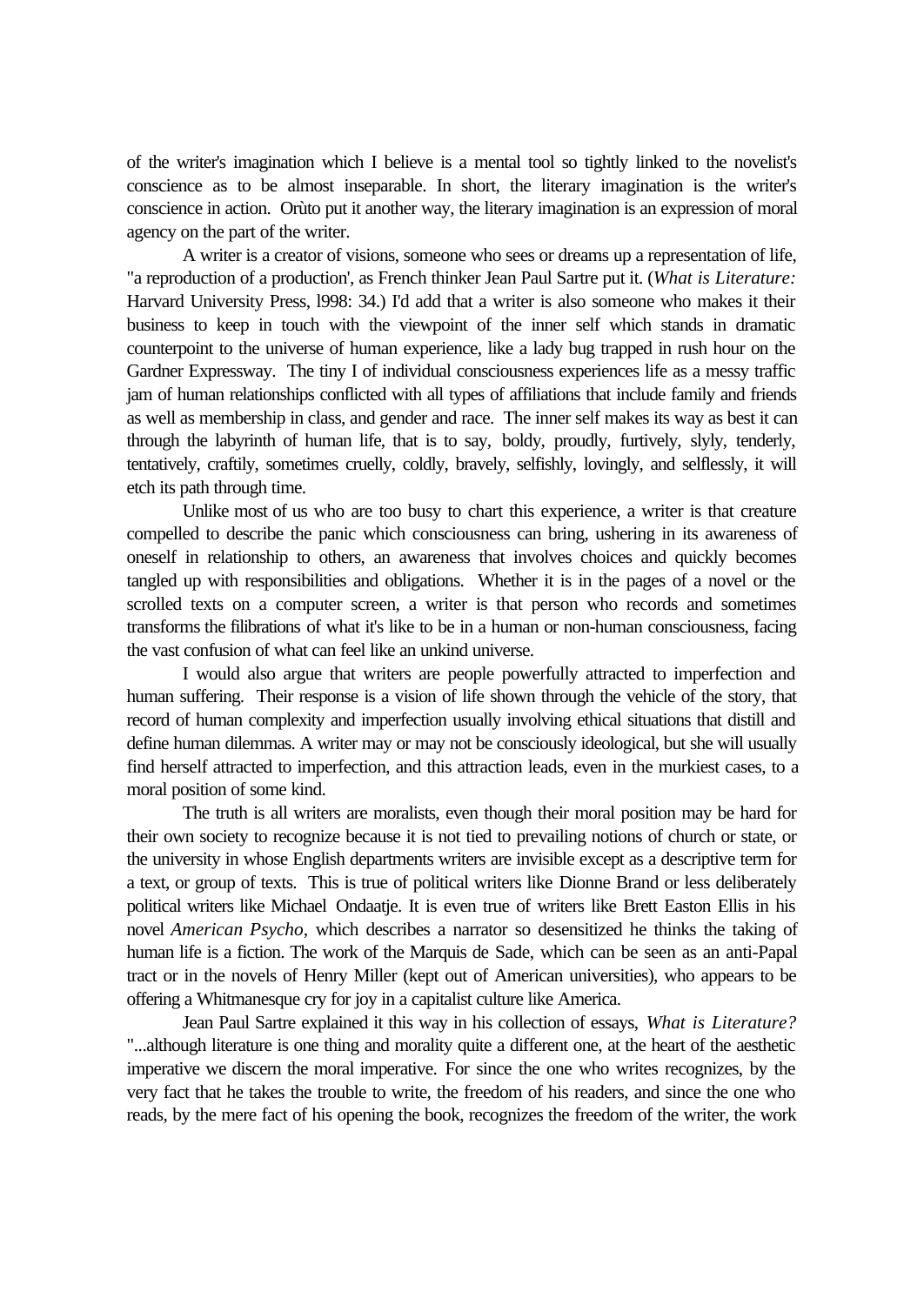of art, from whichever side you approach it, is an act of confidence in the freedom of men." (*What is Literature and other essays*: Harvard University Press, l998: 67)

Does this mean that literature must be political in an ideological sense, as some of my colleagues here believe? An ideology will certainly inform the writer's view of the world but it isn't the one element specific or intimate, and most important, complex and dramatic enough on which to base a story. There's no story in ideology except the profound, general truth that we should all be sensitive to injustice and our own role in it.

I sometimes argue with my friend, the thealogian Carol Christ who spoke at the symposium over the literary worth of parables written by feminist goddess worshippers. She likes these parables because they enshrine a peaceful, industrious way of life based on early Minoan culture, but for me, the stories aren't subtle, or conflicted enough to be of literary interest. As a thealogian, she wants stories to uphold her spiritual message; as a writer, I don't want to be given a definitive answer on faith and doubt, scepticism and passionate belief in a story because it will limit my freedom to make up my own mind about these issues.

In my experience, most writers of fiction are uncomfortable with ideologies, even inspiring ideologies that lead to a better way of doing things. Although they're influenced by them, writers can't make up stories about ideologies. But writers can be endlessly fascinated by the ethical choices involved in putting new spiritual and political views across to society. Is the leader of the largest feminist organization in the world more contemptuous of her female organizers than any patriarchal boss, as was the case with some of the radical groups in the l960's? And if so, what happens to her and the people around her? There's a story there, and a writer will sniff it out. But they will get angry if they are told that their work should correspond to a laundry list of political do's and don'ts. Writers are moral beings more than they are ideological ones.

Ask any writer and they will tell you that no one individual is ideological in their innermost individual self, but most of us learn to be moral beings because we are forced to confront and make choices about all sort of relationships, including one with the family dog. I think that's why a writer's vision usually lays out a moral position, which often has nothing to sell other than a deepened understanding of a human dilemma.

Of course, I'm not talking about the old-fashioned moralizing you might find in nineteenth century temperance tracts, or the religious tracts of the current Christian right. These days, to admit to a didactic or proselytizing intent behind your own work is for the novelist like myself akin to admitting a lazy or misguided piece of craftsmanship, even a failure of the imagination.

 As we start a new millennium, many writers and readers are wary of ideological preaching, which has become synonymous with intolerance, bigotry, zealousness and insensitivity. In my lifetime, many novelists have followed the model of Flaubert whom Alberto Manguel says "initiated the modern novel by establishing an 'objective' narrator, at the cost of remaining invisible, a narrator who because he refused to preach gave the illusion of telling a story that is true." (The Blind Photographer, *Into the Looking Glass Wood*, Knopf Canada, l998: 109.)

This view of the invisible narrator is also described by James Joyce *(Portrait of the Artist as a Young Man, l914-l915: Penguin 1992, p. 233),* when his character Stephen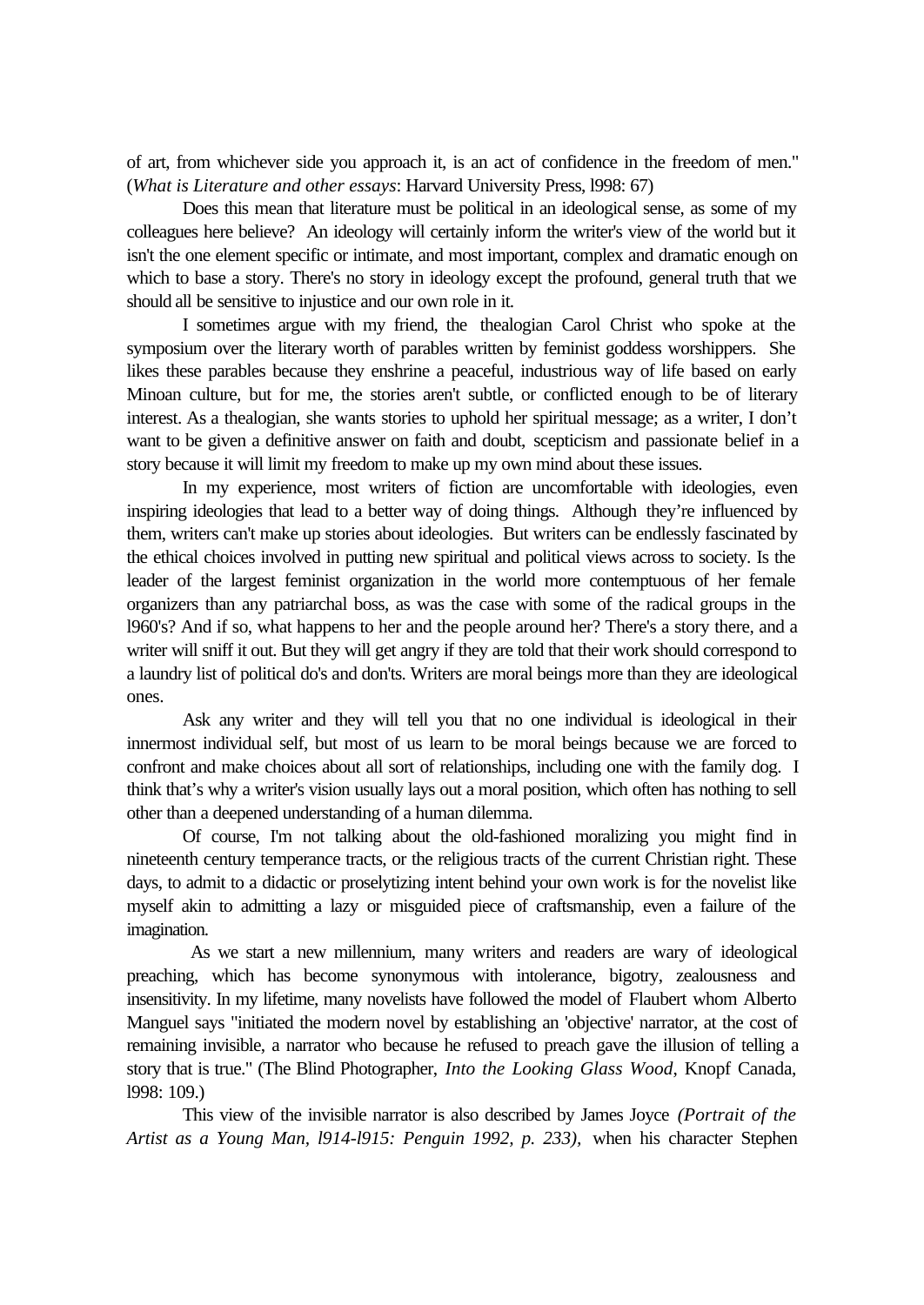Dedalus comments, "The artist, like the God of the creation, remains within or behind or beyond or above his handiwork, invisible, refined out of existence, indifferent, paring his fingernails."

As critic Michael Wood argues in *The Magician's Doubts*, (Chatto &Windus, l994: 12) both Flaubert and Joyce are considering ways for the author to seem, but not be, absent. Over time, I think the literary strategy of these two masters has led to the misguided notion popular outside the university, in my own literary circles, that the novelist should never be political in her work, or at least, not overtly political. And certainly not political and didactic as Emile Zola was in his novels of protest or George Orwell in his satire, *Animal Farm*.

Are there other ways a writer's conscience can operate in her work? One way is in the selection of stories the writer chooses to tell. However, as the postmodernists warn us, it's foolhardy to read a novel from the viewpoint of the author's intention. For one thing, many authors, and I include myself here, often change their intention in the middle of the book. And it won't make any difference what the writer intends if the writing is badly done.

In my own case, the first novel I wrote described the life of a giantess with the same last name as myself who exhibited with P.T. Barnum in the l860's and 70's in the United States. She was born to a family of crofters in Nova Scotia and stood seven foot six in her stocking feet and weighed 413 lbs. As a child she had to sit on the floor so her head would be level with her siblings when they ate the family meals.

I saw in her life, which ended in l888, after marriage to the Kentucky giant, who stood only 7'2, (and this is all true), a wedding blessed by Queen Victoria, two giant babies who died in infancy, and a giant farmhouse in Seville. I read into the life of the giantess Anna Swan, a search for belonging, for a home that fit. She'd gone from Nova Scotia to New York, from New York to Europe, after she was worn down by Barnum's museum fires, and then to a giant farmhouse in the American mid-west. Here she hoped to live out the rest of her life like a Victorian lady, even though her body in the elaborate dresses of the era, with the long hooped gowns and bustles, made a mockery of femininity as it was then known.

When I was writing this novel, I was aware I was critiquing the standard of femininity I'd been brought up with, namely that women should be small and supportive and their hard, unremunerated work, mostly invisible. I was also aware that Anna Swan's life, the story a giantess looking for a way to put her size to best use, could be a symbol for the story of my own country, the second largest nation in the world, next to Russia, not the United States because we're bigger than America.

Did I intend the vision expressed in my story to be read only in one or both of these two interpretations? I can't say that I did. I've often thought that most bestsellers are books that evoke the same response in each reader where a great work of literature because it deals with the complexities of human experience will inspire a thousand different readings. Most novelists I know want their work to reach as many readers as possible and are happiest when it has different meanings for each person who reads it.

However, I was conscious of my own intentions, but I allowed the story to form first without imposing my intentions on it. I sometimes think current academic criticism that demands a political solidarity from literary stories fails to understand the creative process of making something up. During this phase, the intentions are noted and the vision emerges, or sometimes the intentions are unconscious, and the vision emerges anyway. It's only when the writer's first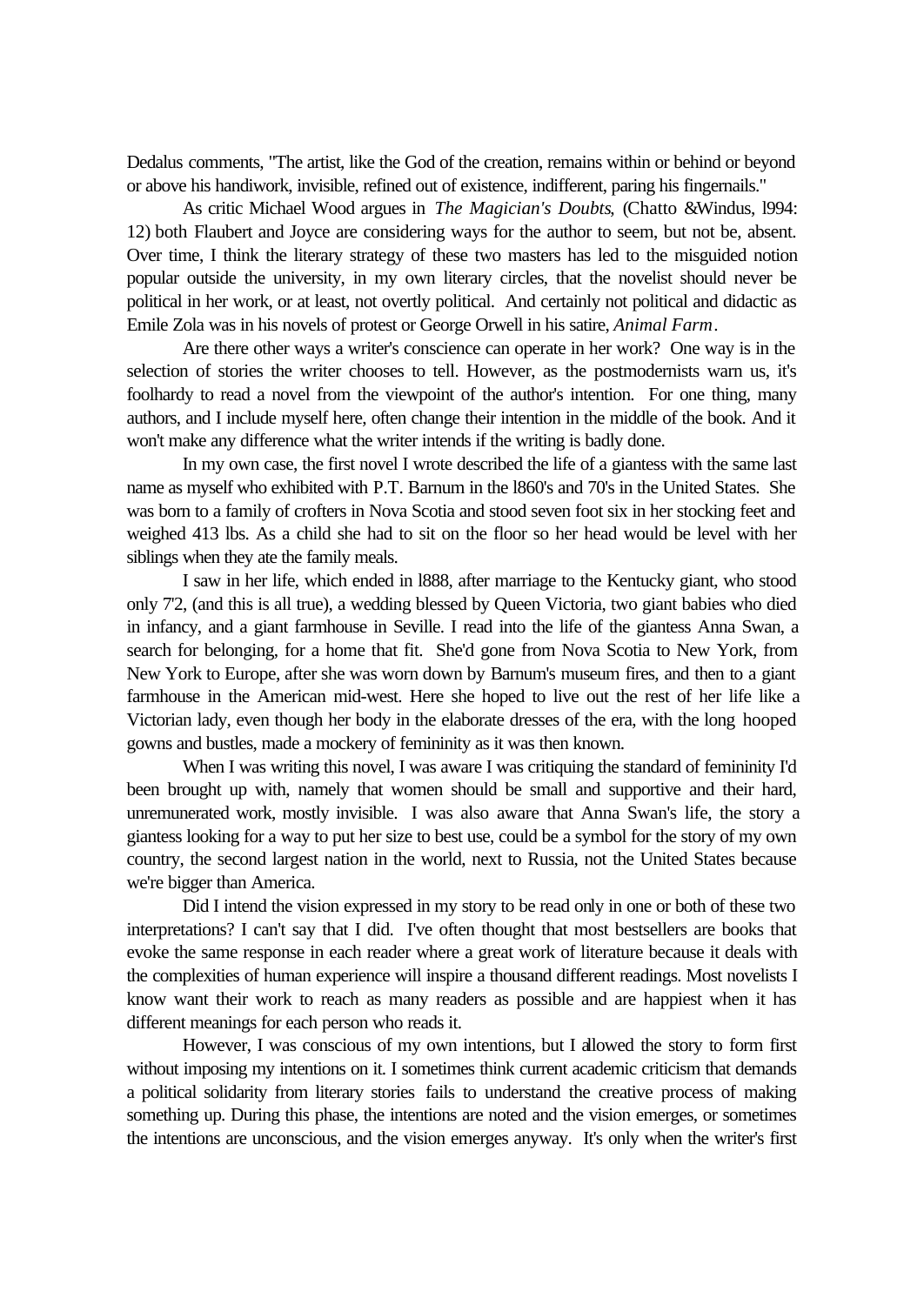draft has been written that it's possible to shape more specifically certain aspects of characters, or developments of events.

Ideology informs literature, but it does not run it. I happen to believe that ideologies, like literature, spring out of ethical concerns. Ideologies offer an explanation of why things are the way they are and act as a formal description of a preferred human response to human problems. Ideologies, and we all have them, have their own value, but few contemporary novelists are ideologues who would put the demands of their political beliefs before the demands of the story they are telling. For a novelist like myself, what the story needs is the first law of literature.

 That's why the writer's first obligation in literature is to write to the best of her abilities. If the literary imagination is the writer's moral agency in action, the writer must deliver her vision magnificently.

Let's look now at the writer's conscience in the public realm. What are the writer's obligations as a citizen? And what does the writer's conscience mean for Canadian writers? I was born in l945; the year *Two Solitudes* was published in Canada. It was written by my former creative writing teacher, the late Canadian novelist Hugh MacLennan several years after he was rejected by a U.S. publisher for an earlier novel. The U.S. publisher wrote about that early work of MacLennan..."There is something indefinably wrong in this book. We don't know who he is and the author's presence, at least invisibly, must be implicit in the book. He does not write like an American and he does not write like an Englishman. Who is he?" ('Appreciation of Hugh MacLennan: Those who can, also teach,' by Susan Swan, The Globe and Mail, November 10, l990.)

It was then MacLennan said he realized that he was stuck with Canada, that "Canada was a country unknown even to itself, but as drama depends on recognition, it would be very necessary for a time to labour very hard to create an authentic background. The results were my first three novels," MacLennan writes.

"In my fourth novel, *Each Man's Son*, I thought such geographical and sociological underlining was no longer necessary, but again I was wrong. Little Brown of Boston required me to write some kind of preface to explain to an American audience the prevalence of Calvinism in the Nova Scotia of that period, which was immediately before World War I."

In *Two Solitudes*, MacLennan writes that a foreword is necessary because it is a novel of Canada. "This means that its scene is laid in a nation with two official languages, English and French. It means that some characters in the book are presumed to speak only English, others only French, while many are bilingual. No single word exists, within Canada itself, to designate with satisfaction to both races a native of the country. When those of the French language use the word *Canadien*, they nearly always refer to themselves. They know their English-speaking compatriots as *les Anglais*. English-speaking citizens act on the same principle. They call themselves Canadians; those of the French language French-Canadians."(*Two Solitudes*, by Hugh MacLennan, Collins, Toronto, l945, 370 pages.)

So here you have a gallant author like Hugh MacLennan with his own large streak of Calvinist duty shouldering the job of conjuring up Canada for its citizens and the rest of the world. This is a very good example of a writer's conscience working over-time, in this case, taking on the responsibility of depicting a nation, no-one, not even its own peoples, recognizes or understands.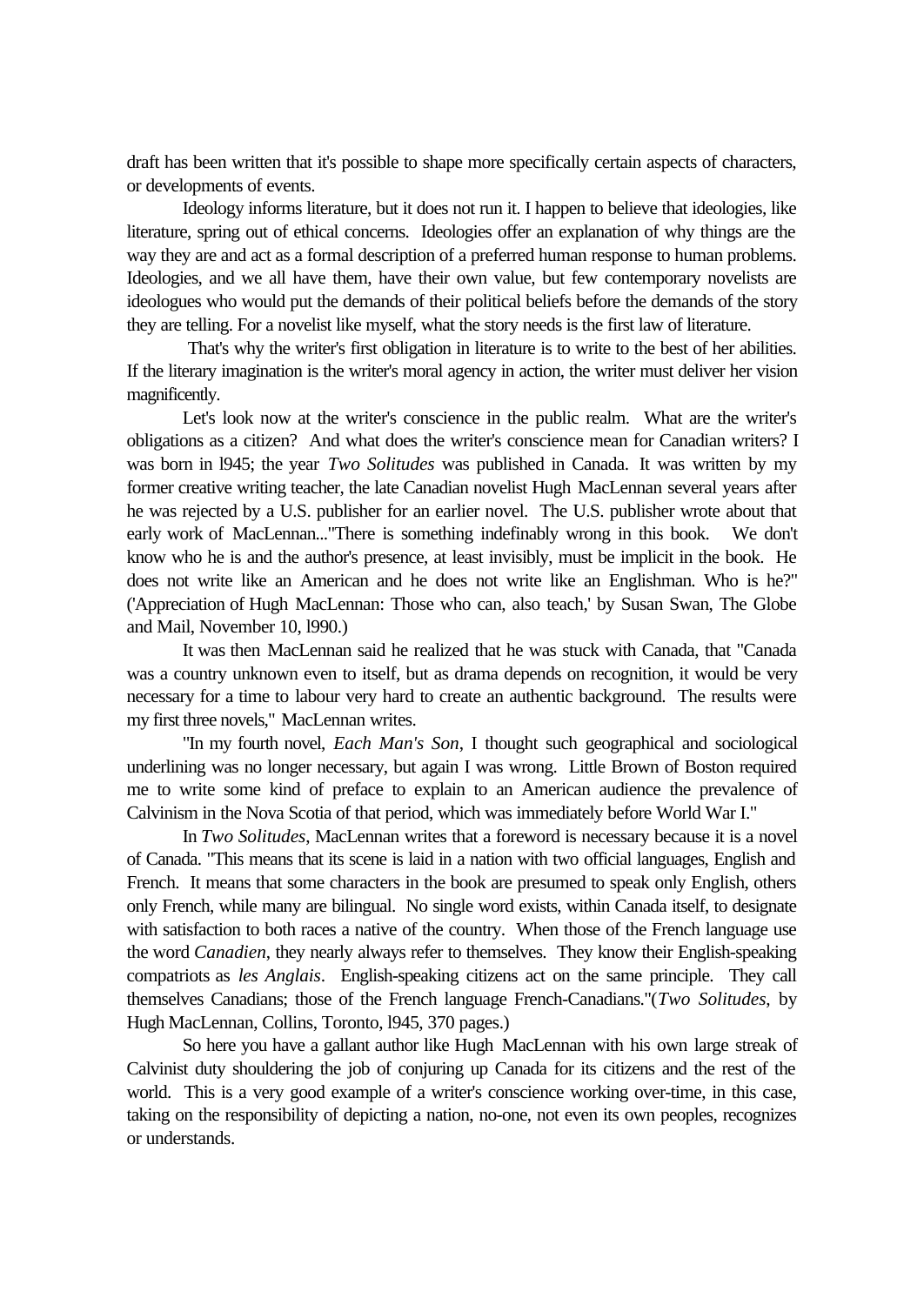At the time of the publication of *Two Solitudes,* Canadian literature was split into writings by the English and the French. It hadn't exploded into the current stage of multiple perspectives and international success that we know today. And there was nobody writing First Nations literature for a wide public except perhaps for Brantford-born Pauline Johnson who recited her poems on stages across Canada and Britain during the early twentieth century.

 During MacLennan's life, there were few definitions of Canadian time and place, and much of his work can be seen as an attempt to handle the series of Canadian paradoxes summed up by the late Northrop Frye in the question, "Where is here?" (*The Bush Garden*, House of Anansi, l971: 220)

During this same time period, only a few Canadian writers like Emily Murphy and the poet and constitutional lawyer F.R. Scott had tackled political issues. Emily Murphy, whose pen name was Janey Canuck, became an Edmonton Judge in l916. On her first day, a male lawyer objected to her authority because as a woman, she was not a "person" in law. Around that time, Murphy and others were lobbying to have a woman appointed to the Senate. They were told women were not considered qualified persons under the British North America Act. They lost their appeal to the Supreme Court of Canada. Finally, they appealed the "Persons Case" to the Privy Council in England and, in a landmark 1929 ruling, it agreed women were in fact persons. (Canada Day 96, Southam New Media (c) Copyright l996.)

 Here's a second example. On December 4, l946, the Quebec Liquor Commission told a Montreal restaurant owner, Frank Roncarelli, that his liquor license had been revoked forever. As everyone knew, Maurice Duplessis, the Premier of Quebec wanted to punish Roncarelli for his support of the Jehovah's Witnesses, a Protestant sect critical of the Catholic Church in Quebec. F. R. Scott, a Montreal poet, lawyer a co-founder of the old socialist Cooperative Commonwealth Federation, took on Roncarelli's case and after a thirteen year legal battle, the Supreme Court of Canada finally ruled that the government of Quebec's treatment of Roncarelli had been arbitrary and illegal. (Law*, Politics and the Judicial Process in Canada*, edited by F.L. Morton, University of Calgary Press, l992, page 1.) It was the first legal victory for minority religious rights under the repressive Duplessis regime.

A few years later, Scott successfully defended D.H. Lawrence's novel, *Lady Chatterly's Lover,* against charges of obscenity in the Supreme Court of Canada. He then versified his experience in the Quebec Court of Appeal with typical wit: "I went to bat for my lady Chatte/Dressed in my bib and gown."(F.R. Scott by Sandra Djwa, Canadian Poetry, Volume 104, page 13.)

I could spend my lecture talking about Emily Murphy, or F.R. Scott. My point today is really this: both individuals were Canadian writers who followed their conscience in politics and art. Does political commitment make lousy writers? Not necessarily, nor will it ensure good writing, if craft and talent aren't there too. But political commitment, like good literature, can transform the way a society thinks about things. This was the case with Scott, whose poems are still anthologized in Canadian texts while Murphy's humorous and patriotic travel sketches are not widely read now.

 By the time my first novel appeared in l983, Canadian writers had gone on to form a national union and lobby for political issues that affected them as storytellers and citizens. I'm talking about The Writers' Union of Canada founded in l970 after Ontario's Royal Commission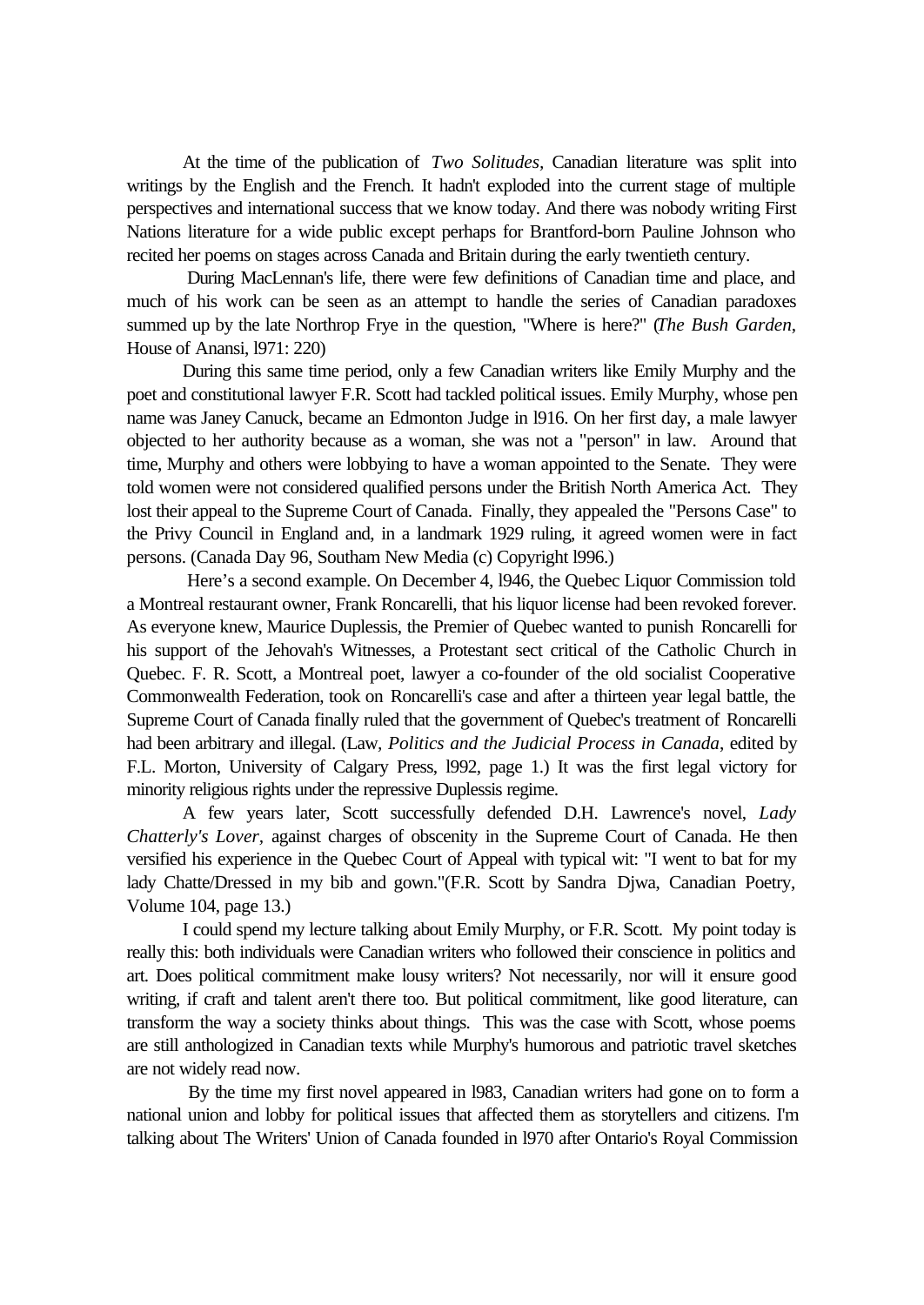on Book Publishing didn't schedule any presentations by or on behalf of writers. Perceiving the injustice of the situation, Farley Mowat organized seven other writers to speak before the Commission. When one of the group said writers didn't want help from outside organizations, the others retired to the pub in frustration. Most of its group, which included Graeme Gibson, June Callwood, Margaret Atwood, Ian Adams, and Fred Bodsworth, had never met before. They decided they should meet more often and exchange ideas, and the nucleus of The Writers' Union was formed.

The Writers' Union went on to establish a tradition of literary activism in English Canada, winning contract standards with publishers in l976. Under Matt Cohen's leadership, it won Public Lending Right from the federal government in l986, which compensates authors for use of their books in public libraries. In l988, the union lobbied and won copyright protection in l988, which compensates writers for photocopying of their work. (The Writers' Union of Canada, Membership Information Brochure.)

Many of its members, writers like Jane Jacobs, Graeme Gibson, John Ralston Saul and the late William Kilbourne, have been involved in Toronto's civic politics. And many others such as Margaret Atwood, Timothy Findley, Paul Quarrington, Susan Musgrave, Myrna Kostash lobby on arts issues as well as ecological crises like the preservation of Canadian parks and the deep cutting of timberlands. When I attended my first Writers' Union meeting in the early 1980's, it was made clear to me that I had duties as a writer, not only to the world around me, but to my own literary community. The writer as citizen was a busy cultural worker whose job was selling Canadian literature to Canadian citizens. In 1984, I wrote an essay for The Globe and Mail asking Canadian bookstores to stop selling Canadian books in a section called Canadiana. These sections usually stood at the back of the store, far away from the bestseller stands, suggesting that the homegrown product were nothing but manuals on how to strip pine furniture. (The Globe and Mail article, Feb. 11, l984, editorial page) Under the headline "Putting Canadians in their Place," I criticized the policy of segregating Canadian books.

"Our writers are not a specialty taste like haggis or tripe which the dedicated buyer should be forced to find at the back of the story. Why can't we take it for grant that our works of fiction and biography are the artichokes, the sushi, the pistachio nuts of modern writing the world is waiting to enjoy?"

Although we were feisty, we also felt like a fragile entity, this group of English-Canadian writers with links to the community in Quebec. As a young writer, I believed that unless we worked together as a group, what the late Margaret Laurence once called 'the tribe', Canadian literature was in danger of disappearing. Was this really true? Or were we, as Mike Harris would have it, another pesky self-interest group lobbying the government?

I agree with Judy Rebick who has wisely written in her new book, *Imagine Democracy*, (Stoddart Publishing, 2000: 22) that it's a mistake to call groups whose work speaks to the public interest 'self-serving'. Today, Rebick says, only the corporate elite is allowed to speak for the public interest. She believes advocacy groups are being shut out of the political process while governments rely more and more on dubious opinion polls to decided their priorities. If it started up today, a group like The Writers' Union wouldn't have had the same success.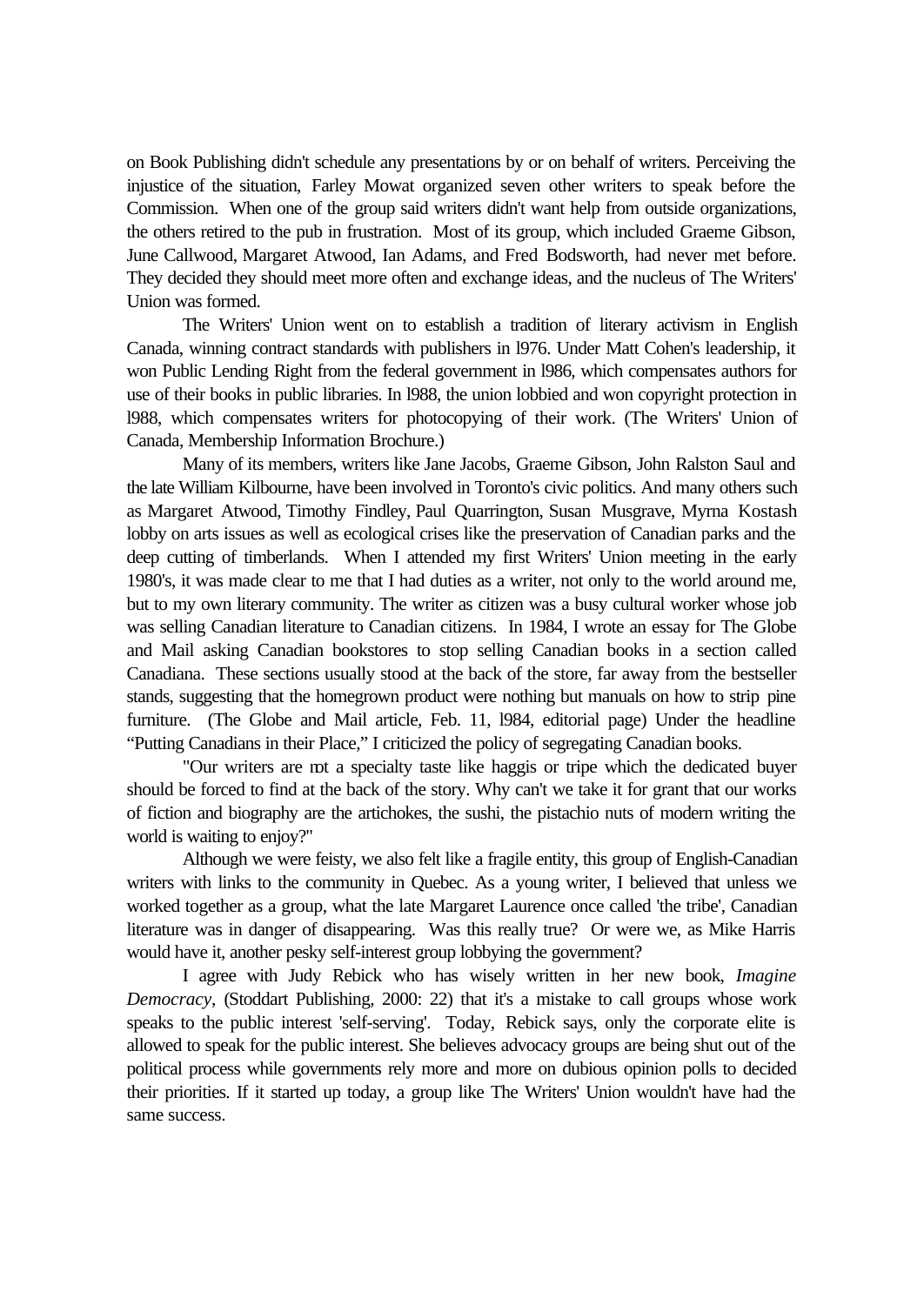Of course, I had my grievances about literary activism. I sometimes felt as if I was sacrificing precious writing time to act like an appendage to Canadian cultural bureaucrats. Nevertheless, I also felt as if I was doing something valuable for my culture. I was helping to create an infrastructure that allowed good writing to be written and read. Because not all books are good books; great books grow out of a literary tradition that has been cultivated by a society, the way a crocus will flower in the midst of a compost heap. Michael Ondaatje and numerous others like Lyn Crosbie, Cordelia Strube and Andre Alexis sprung up from a small press now called Coach House Books. You need a community where writing matters, or there will be few good writers. So even though I sometimes felt rebellious, I also felt a sense of purpose beyond the demands of my own literary career with its pressures to sell enough copies of my next novel here and abroad in order to keep my various publishers interested. In those years, I accepted the fact that the writer's conscience was inextricably bound not only to literature but also to the duties of citizenship, and literary community.

Today I'd like to argue that it was not only Hugh MacLennan, but also all Canadian writers whose conscience has called Canada into being. Moving us through both their literature and their literary activism into a stage where the international success of authors like Alice Monro, Carol Shields, Robertson Davies, Michael Ondaatje and Margaret Atwood have made it possible for writers here to write about anything they want, without the obligation to explain where they're coming from. In this new international phase of Canadian literary success, it's now possible to see stories not only from famous native playwrights like Tomson Highway who spoke at our Millennial Wisdom Symposium as well as work by writers from backgrounds from all over the world. I recently heard about a reading series that calls itself, The New Internationalism: Canadian Writers from Everywhere!

The vastly differing racial backgrounds of the students in my creative writing seminars at York are beginning to be reflected in spring and fall lists of Canadian publishers and it does seem as if the boast of this reading series is not an exaggeration. Canadian writers have traveled from a bi-polar tradition of Anglo and Francophone writers to an international tribe of multiple perspectives, and their stories have won foreign literary prizes and found readers all over the world. It is now acceptable for a Canadian writer to say: "I am part of the world wide Diaspora of ideas. I will write on any subject that interests me."

 In a country like Canada, which has not had a long-standing traditional bourgeois society like France, writers and their imaginations have been a powerful creative force. Giving depth and breadth to a frontier, transforming itself into a post-industrial society with special features, a nation that York scholar Bruce Powe calls an anti-nation, a zen state whose primary role is "to communicate with the world rather than conquer it." (*A Canada of Light* by Bruce Powe, Somerville Press: 105)

What does this have to do with the writer's conscience? In the case of Canadian writers, novels and short stories have given us a vision of ourselves where no vision existed before. "The question of a national identity is not to be equated with simple national pride.... For Canadians, as for others, it is a question ...of feeling at home," wrote D.G. Jones in *Butterfly on Rock*, (p. 5, University of Toronto Press, l970, l84 pages)

Now as Canadian culture matures, the role of the writer may be different. Neither in her work nor in her lobbying is it essential for the Canadian writer to mid-wife a national identity and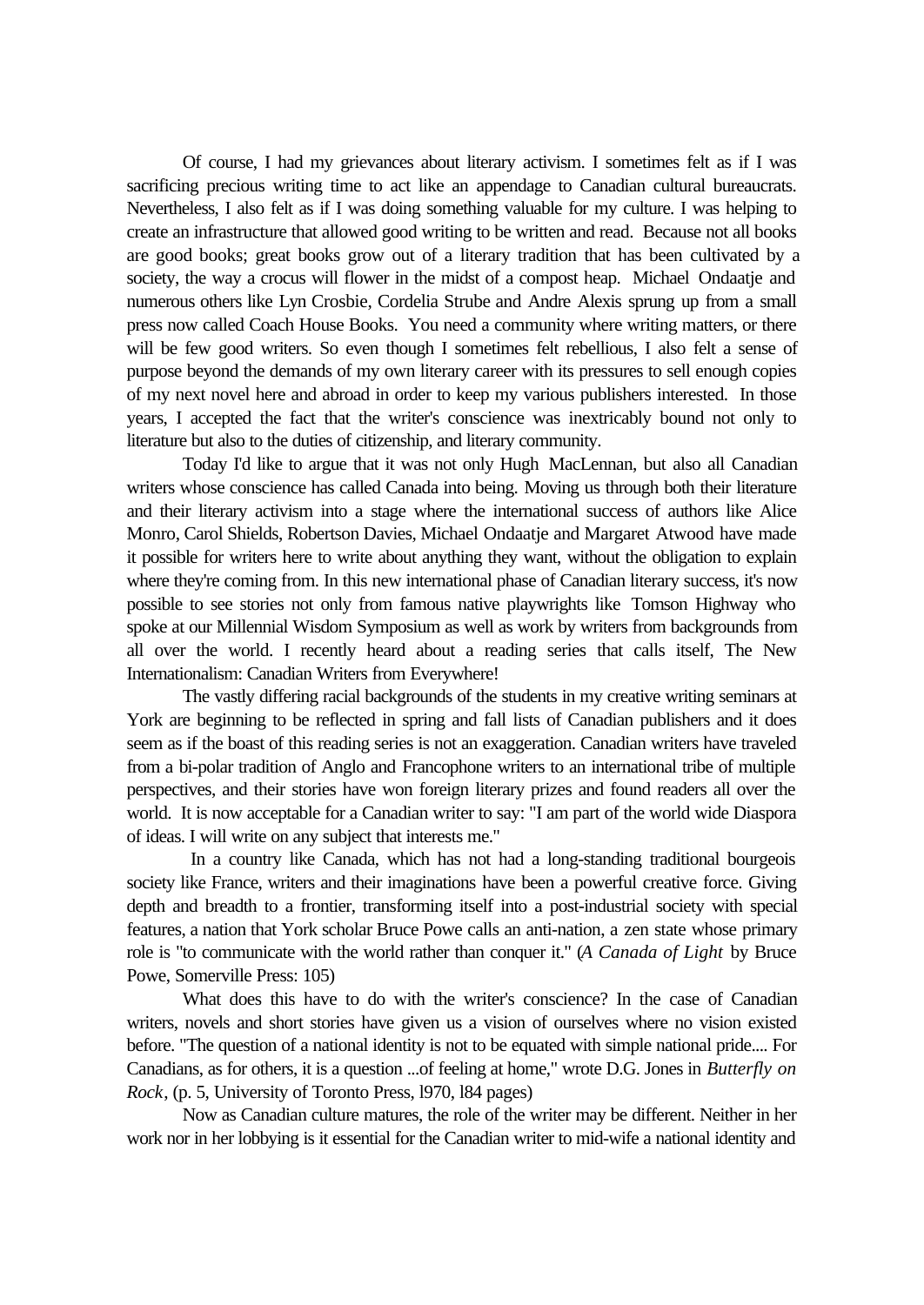find public spaces to discuss with the readers over the paradoxical problems of Canadian identity. What I've learned over these past eight months running the Millennial Wisdom Sympsium is the value of the writer's conscience. I've come to see that in Canada, it has acted in unique ways, inspiring political and yes, even moral ways. It's safe to say that without the writer's conscience, Canada wouldn't exist; it would certainly be less Canadian.

And if for the past century, one of the large questions for Canadian writers has been Frye's question, where is here? I think the question for both the new century and the millennium will be, can here survive? In the November symposium event, novelist Ron Wright said we only have a window of time before we destroy our planet. "I believe that if we do not change our way, limit our numbers and demands, share what the earth can provide, the new century will not grow very old before we enter a period of collapse, misery, and mass starvation that will dwarf all such periods in our past. Archeology and history also tell us that such a reformation is unlikely. The typical response of the powerful is to go on building higher pyramids, like those long-dead Maya kings." (Wright, Nov. 8, l999, York Bookstore.)

 Is he right? We're living in a world where terrifying ecological concerns demand the rethinking of old strategies and values. It's also an age when many of our politicians are no better than liars or thugs in their refusal to be accountable to ordinary citizens, (I'm thinking of Mike Harris' dismissal of the need for a liberal arts education, and Jean Chretien's recent refusal to testify before the APEC commission.) It's an age dominated by technology and multinational corporations who appear more powerful than national governments, giving the impression that you can't find city hall. Will we be able to survive? And if we do, will it be a society where the next generation of young writers are allowed to have their voice?

I don't know the answer to the question, will here survive, but I believe Canadian writers who come from a country highly skilled in the field of communications, with a tradition of social compassion are ideally suited to be life giving voices for human freedom in the next millennium. A beautifully written description of a field or a city street is an important way to preserve that field or street, a way that can be more persuasive than any political lobby. Don't let anyone tell you there is only one path to literature. There are all kinds of ways to be a writer in the world, and often, the best writers are deeply involved in addressing the issues of their time, in public life and in their writing.

So I would urge young writers to write where your conscience leads you and to ignore the prescriptions from either the left or the right that say good art must be political or great art is not political enough. All writers have consciences. So use your conscience to the best of your ability, in as many ways as you have the energy and temperament and time to manage. And above all, write well.

To be without a conscience would put the writer in the realm of the sociopath. It may be the vision your conscience expresses is not one your society will immediately support or understand, but it's up to you to trust the creative process. Since the writer's conscience is the imagination, shower literature with all the passion and attention and honesty the finest writing can offer up. Write about justice if it suits you. If you are offended by the callous disregard humans show other groups and other species, write about the right of these groups as well as other species to fair treatment. If you are seeking a way to see through the prevailing nonsense that humans are only consumers and not citizens, write about the larger life of the spirit. If you are